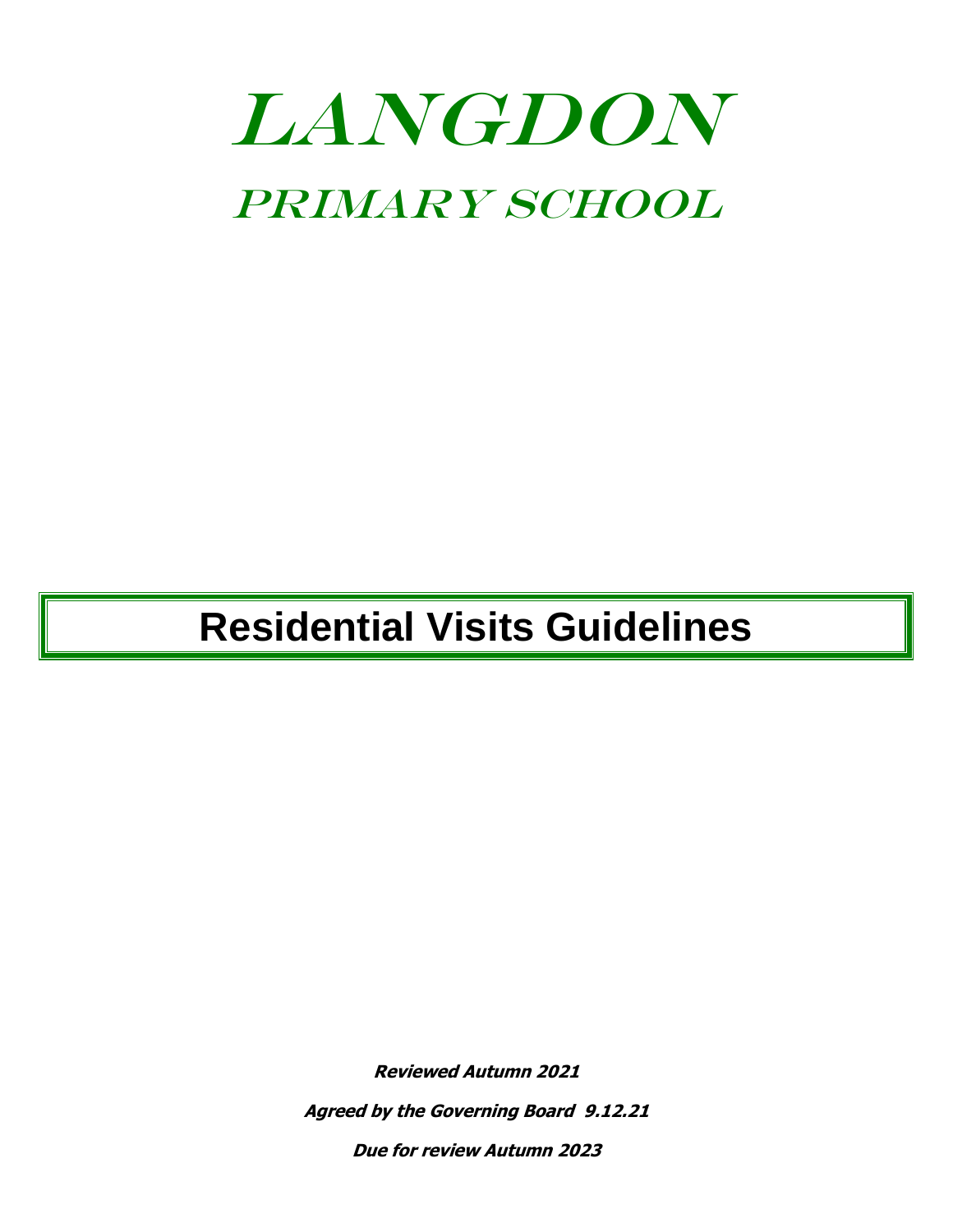#### **Langdon Primary School – Residential Visits Guidelines**

At Langdon School we believe in the value of residential, overnight visits that take children out of the home environment to a safe, secure venue that will offer activities to challenge and develop skills in communication, confidence, motivation, independence and resilience.

We believe the value of residential visits for our learners lie in the areas of:

- Wider learning opportunities and experiences
- Increased opportunities for communication building of relationships
- Improved social and emotional development
- Increased self-awareness, self-confidence and independence
- Increased opportunity for challenge within a safe and secure environment

Residential visits will be made accessible to all learners throughout the seven years of primary education at Langdon. Learners in Key Stage One, Lower Key Stage Two and Upper Key Stage Two will have the opportunity to take part in visits that are different in terms of duration of stay, distance from home to venue and in the level of challenge they will experience. Children will have the opportunity to attend all or some of the residential visits we offer.

Places on residential visits will be allocated on a first come, first served basis but also reflect a risk assessment of the needs of individuals involved and the group as a whole.

Prior to allocating a place for a child on a residential visit, parents and carers will be signposted to these guidelines in order that they are fully aware of the school's consideration of their child's education, well being, health and safety when giving thought as to whether to apply for a place for their child on a visit.

Currently the school offers the following visits:

- Year  $2 -$  One night, local setting
- Years 3 and  $4 Two$  nights, Kent setting
- Year 5 and  $6$  Four nights, setting outside of Kent

#### Residential Planning

Each visit will have a Visit Leader who will draw up an outline plan of the visit on a school agreed form which will initially be submitted to the Head Teacher for approval. This plan willl include:

- The purpose of the visit
- The venue
- Dates
- Duration
- Method of travel
- Types of activity and appropriate level of challenge
- Accessibility
- Relevance to the curriculum
- Number of pupils
- Staffing
- Special equipment or resources required
- Where necessary shopping , meal preparation and menus
- Cost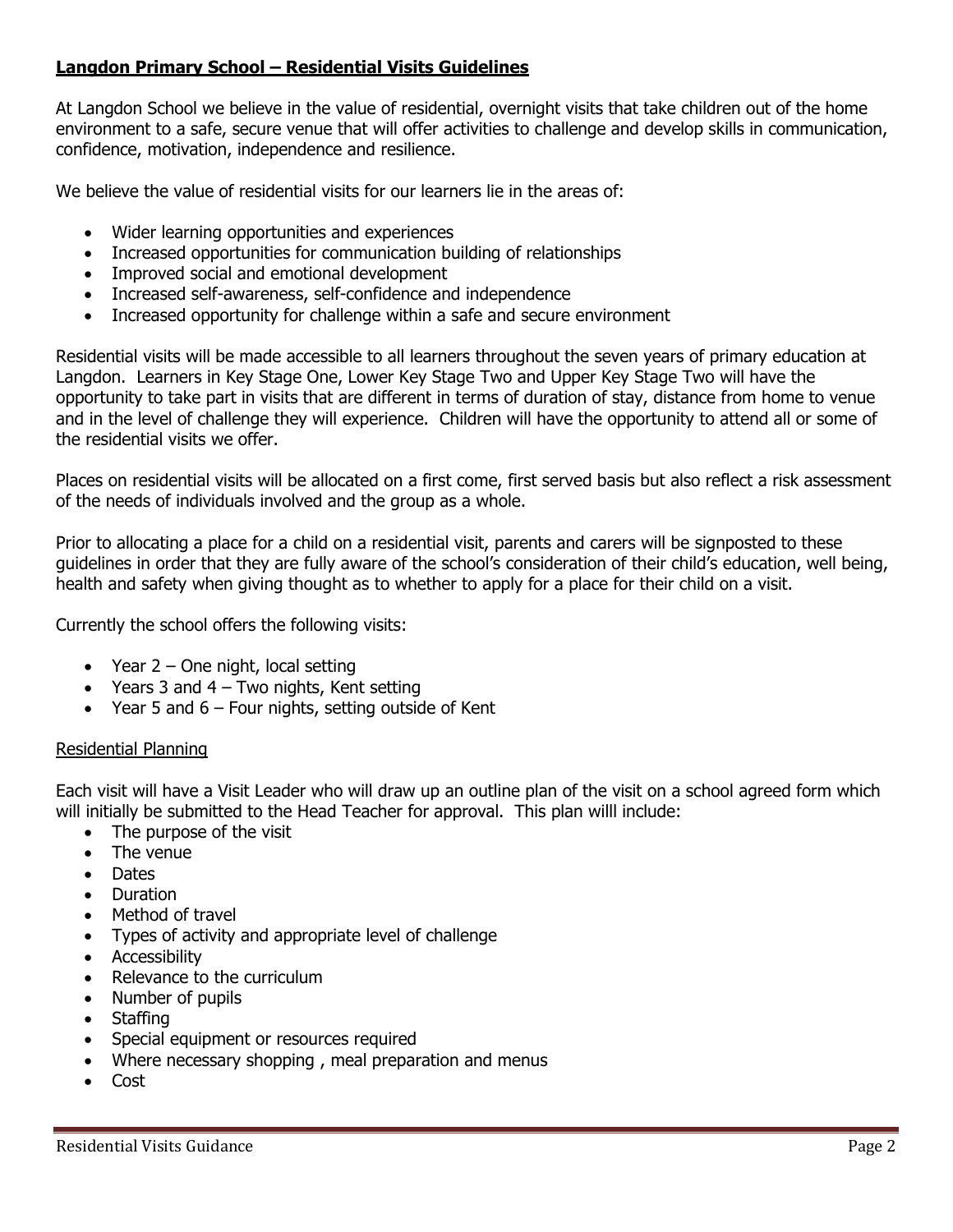For all visits involving an overnight stay, or those involving hazardous activities, the Head Teacher will secure the approval of the Governing Body through ratification of this document which details the current trips on offer to pupils.

The Visit Leader will hold a briefing meeting for pupils and parents or carers prior to the visit to inform them of:

- The code of conduct for the visit
- Appropriate clothing and equipment
- Valuables risk
- Contact
- Emergency procedures
- Timetable of activities

and to deal with any arising concerns or queries.

#### Costings and funding arrangements:

The Visit Leader and the Office Manager will work out the cost of the visit for pupils and staff including all factors ie. travel, accommodation, food and drink, activities, administration costs. The cost per pupil will be calculated based on the total cost of the visit divided by the number of pupil places. Additional funding may be sought eg. From the PTFA, PE and Sport Premium Grant or school budget, if the cost per pupil is felt to be unreasonably high. Parents and carers will be offered the opportunity to pay the cost of the visit in full or will be offered a staggered payment option. Parents are encouraged to approach the school in cases of hardship so as not to exclude any pupils. Those pupils who are entitled to Pupil Premium funding for Free School Meals will be offered a discount at the discretion of the Head Teacher in order to ensure their inclusion in the visit. Further information about this can be found in the school's Charging and Remissions Policy.

Staff who accompany the children on the visit will receive their normal salary income for the period of the visit. They will also receive a gift such as a token, as an acknowledgement of their commitment to the residential visits programme and of the additional time that this requires.

#### Risk Assessment Procedures

When parents apply for their child to go on residential visits the child's behaviour, both in and out of school, will be considered before they are accepted. If a pupil subsequently gives staff a reason for concern about their behaviour, we reserve the right to withdraw the student from the visit.

If a pupil or member of staff suffers ill health within twenty four hours of the start of the visit, they should not take part. The Visit Leader, in consultation with the Head Teacher, reserves the right to prevent staff or pupils taking part on the day of departure if they are considered too ill to take part. Where able, if well enough, the member of staff or pupil will be able to join the visit at a later date providing travel arrangements can be made without disruption to the wider school.

All staff should disclose and discuss with the Visit Leader if members of their own family or close friends will be visiting the venue or location at the same time as a school residential visit that they are part of. This may affect the risk assessment for the visit and the particular staff member's ability to maintain focus on their pupils. The Visit Leader, with the Head Teacher, will decide if the staff member concerned can still take part in the visit in a working capacity.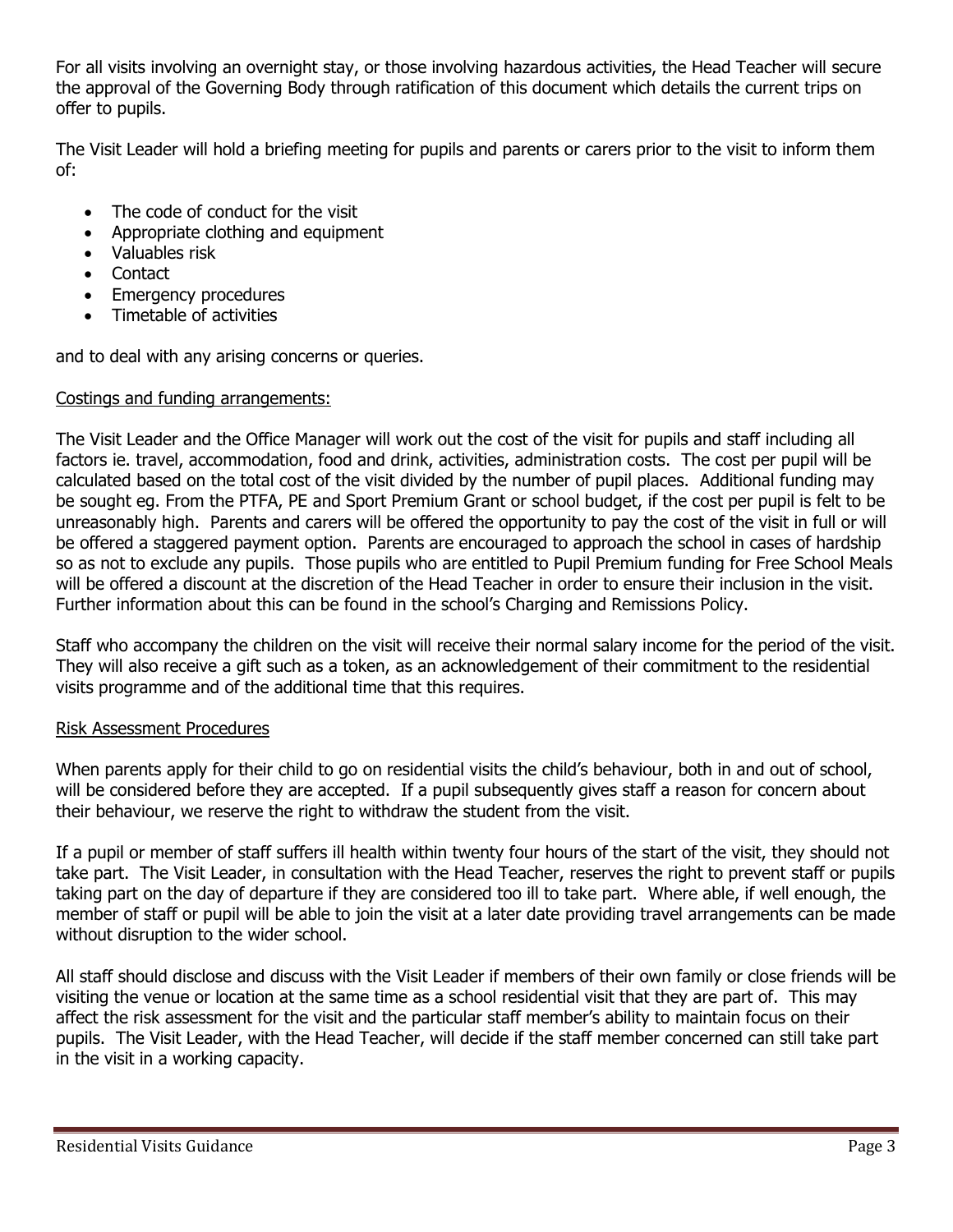Prior to the visit the Visit Leader will make a pre-visit to the venue and will use this to inform risk assessment. They will then report to the Head Teacher in order to share the plans, activities and potential risks that may present. The risk assessment will give consideration to the journeys to and from the venue, activities to be undertaken, accommodation, site safety and security, staff and pupil health and well being, medical needs and unforeseen emergencies. The Risk Assessment form must be approved by the Head Teacher before the visit.

The Visit Leader will also complete a Kent Outdoor Education Evolve Application Form within the agreed timescale that Kent determine for residential visits.

#### **Staffing**

Staffing will be decided using the following factors:

- Adequate levels of supervision
- Impact on with wider school
- Payment and reward
- Acknowledgement of commitment

No member of staff will be forced to lead or attend an overnight residential visit.

All residential visits must include a member of the teaching staff who will be involved in overnight supervision.

#### Visit insurance

The visit will be covered by the school's KCC Insurance Policy. The Office Manager will inform the necessary department of the visit and secure confirmation that full insurance for the visit is in place. Cancellation insurance may be considered where this is deemed necessary.

#### Management of Medical Needs

Prior to the visit parents or carers must complete a Medical Form and any necessary Medication Forms (one per medicine) for their child. On the day before departure parents will be invited into school to discuss medical and medication needs with the Visit Leader and to hand over any medication and accompanying forms. All medication will then be securely stored in school until departure.

Medication must be named, in date and provided in original packaging. The dosage and purpose of the medication to be administered must be clearly explained and recorded on the Medication Form.

During the visit the Visit Leader will ensure that medication is securely stored. All administration of medication will be recorded and these records will be maintained in school for the approved length of time.

#### Emergency Procedures

Prior to the visit, the Visit Leader will ensure that they have full contact details for parents and carers. These will be taken on the visit. However, communication will usually be through the Office Manager or Head Teacher at school who will communicate with the Visit Leader where necessary.

On arrival at the venue an email and website message will be sent to all parents informing them that the children have arrived safely. On the final day an email and website message will be sent to inform parents and carers of the estimated time of arrival back at school. If the visit is more than two nights then parents will be kept updated of how the visit is progressing via the school website, the Langdon Village Community and Langdon School Facebook pages and via email.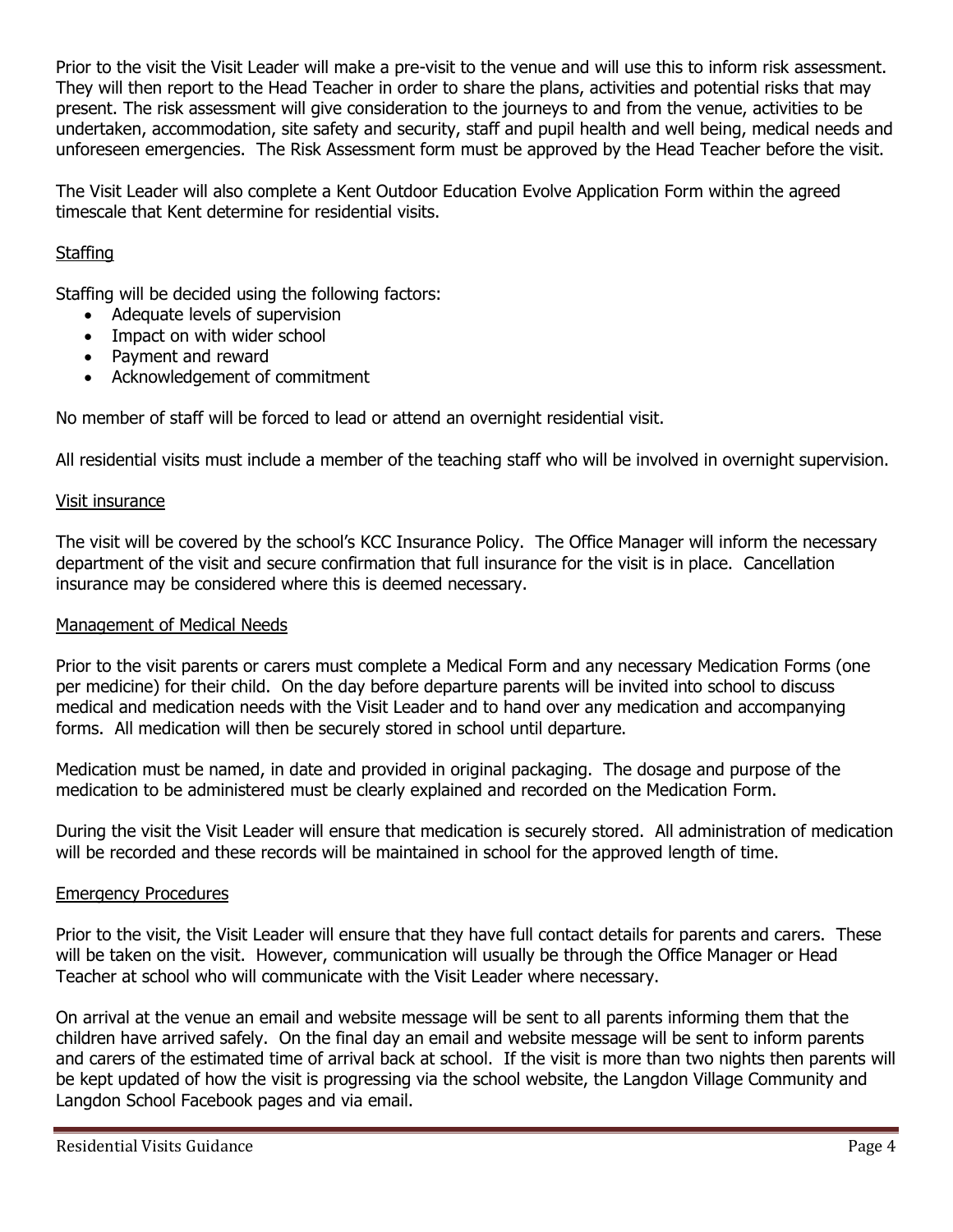Communication with families during the visit will be through the school office in the first instance. Local arrangements will be in place whereby parents can directly contact the venue in an emergency only and only where parents or carers are unable to make contact with the Office Manager or Head Teacher.

A reserve member of staff will be nominated prior to the visit in case of staffing emergencies.

If an emergency situation occurs then the Visit Leader, in consultation with the Head Teacher, may ask for a pupil to be collected by parents or carers. Emergency circumstances may include:

- Deterioration in general health
- Serious accident or injury
- Significant episode of challenging behaviour
- Sudden or severe deterioration of known medical condition
- Inconsolable upset

This list is not exhaustive and all circumstances will be considered carefully before asking for a child to be collected.

#### Evaluation

Upon return to school the Visit Leader will discuss the visit with the Head Teacher, raising any points of concern or areas for improvement. The venue used will be discussed and consideration given to using it again in the future.

Should any issues of concern have arisen as a result of this debriefing discussion then they will be dealt with using necessary school or Local Authority procedures, including Safeguarding procedures where relevant.